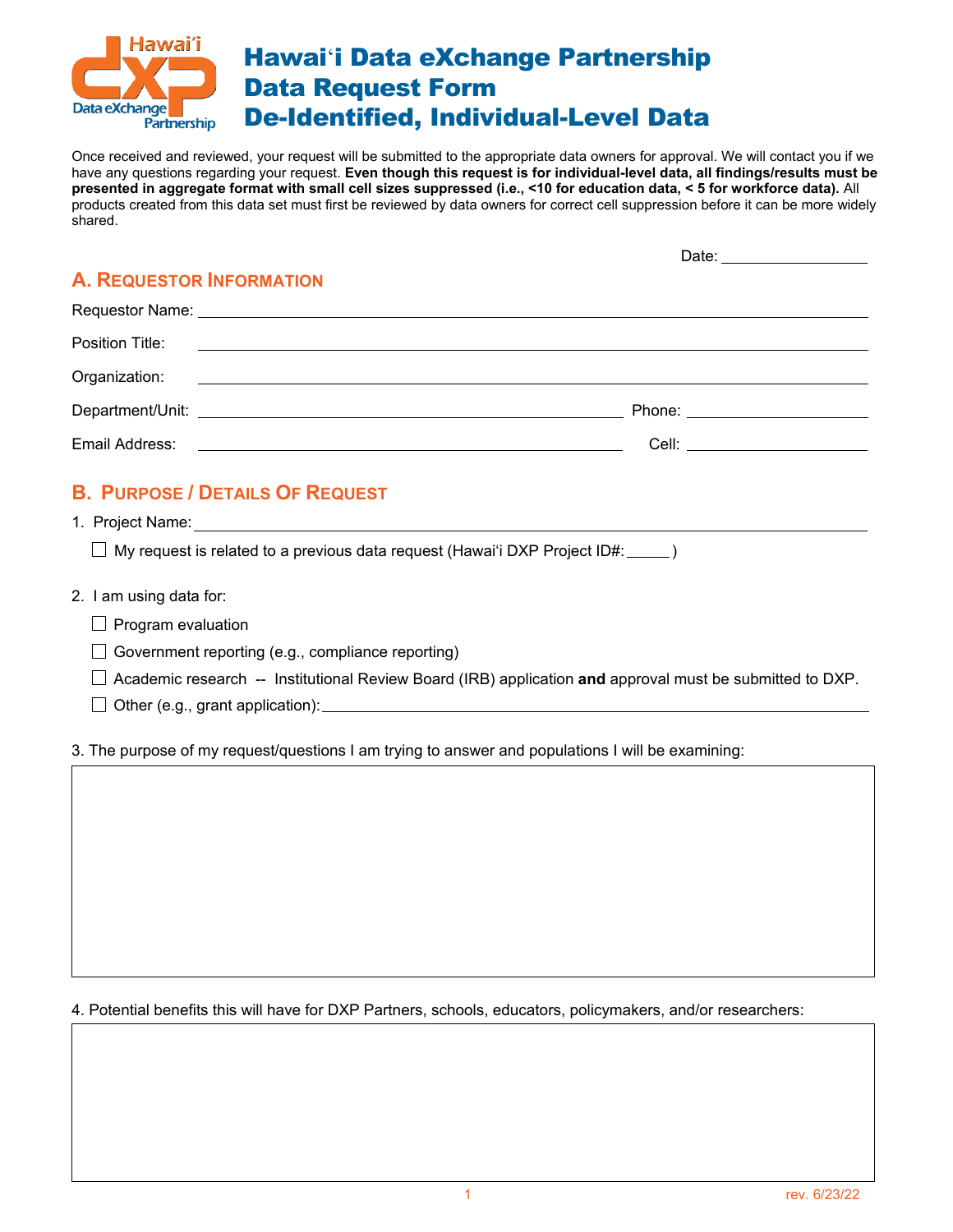

5. Data categories or elements (e.g., specific demographics and associated time periods such as date ranges, semesters, school years, graduating classes) I am requesting:

*A separate sheet or sample template may be attached to help us better understand how you would like the data.* 

| <b>Sector/Agency</b>                                                  | <b>Data Categories/Elements</b> | <b>Time Period(s)</b> |
|-----------------------------------------------------------------------|---------------------------------|-----------------------|
| $K-12$ :<br>Hawai'i State<br><b>Department of Education</b>           |                                 |                       |
| <b>Postsecondary:</b><br>University of Hawai'i*                       |                                 |                       |
| <b>Workforce:</b><br><b>Unemployment</b><br><b>Insurance Division</b> |                                 |                       |

*\*Please specify campus(es) as needed.*

6. My project timeline:

Date data is needed by:

*A minimum of 20 working days are required to complete a request. Please note that non-standard requests may require additional lead time.* 

Expected completion date of my project:

For grant/government reporting audit purposes, I will need to keep this data on file until:

*The DXP requires you to certify destruction of all individual-level data after project completion, or audit period if applicable, in line with Federal and State privacy and confidentiality statues. All projects are subject to audit/periodic review.*

 $\Box$  This is an annual, multi-year request that involves getting updated data over the course of the project (e.g, data updated yearly for an annual report, grant reporting, etc.).

A maximum of five years of updates will be allowed.

Requested schedule of updated data:

**I understand that it is my responsibility to contact DXP staff regarding the timing of updated data a minimum of three months before the data is required.**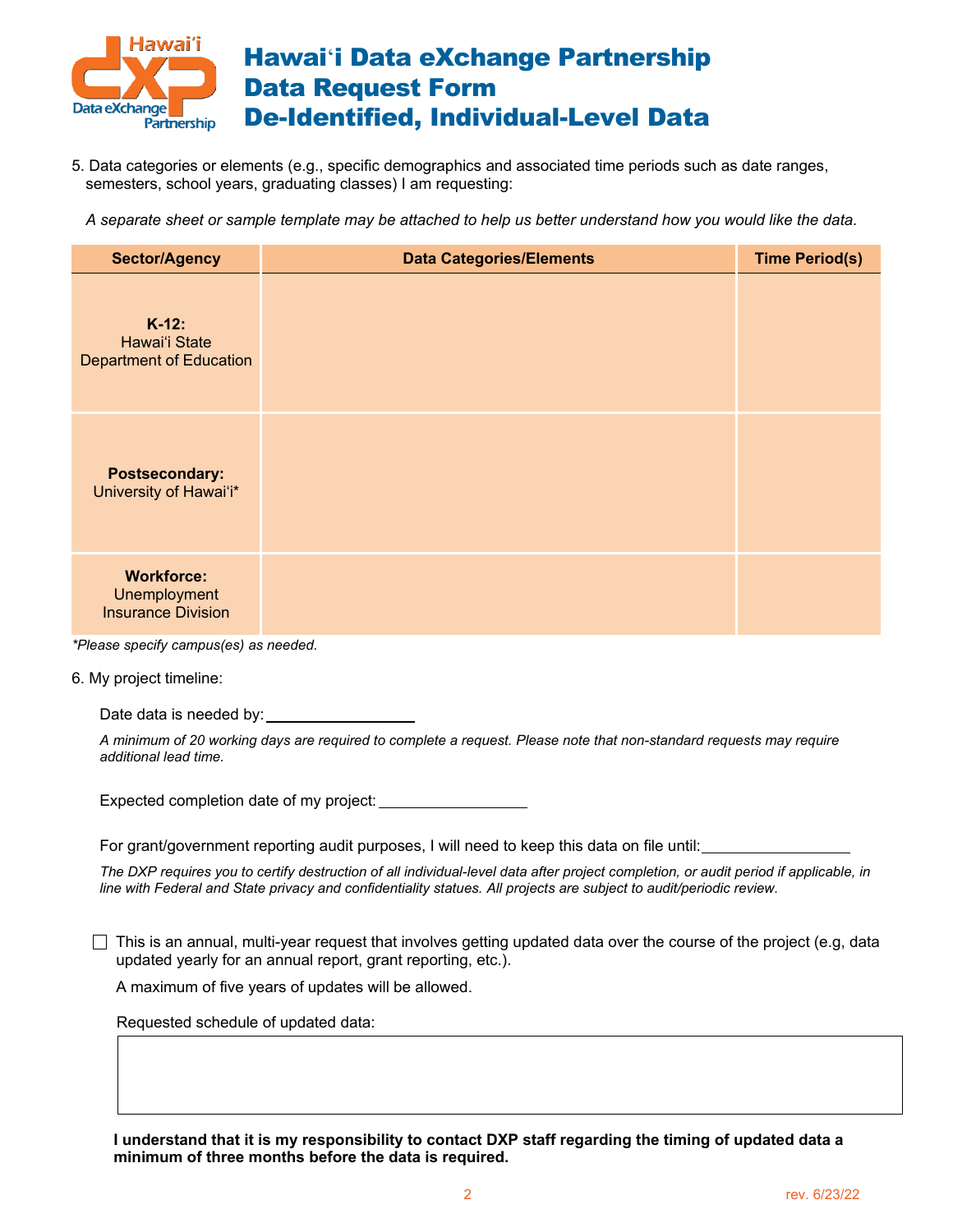

7. The DXP requires you to submit a copy of your data product to review for small-cell suppression 10 business days before it is shared with a party other than those listed as having access to the data, per the "User Access to Data Section" of this form.

List all anticipated reports and/or products that will result from this data request and their intended audience (e.g., share with program staff/accreditor, present at a conference, submit to a journal, post to a website, etc.):

8. Additional notes/special considerations: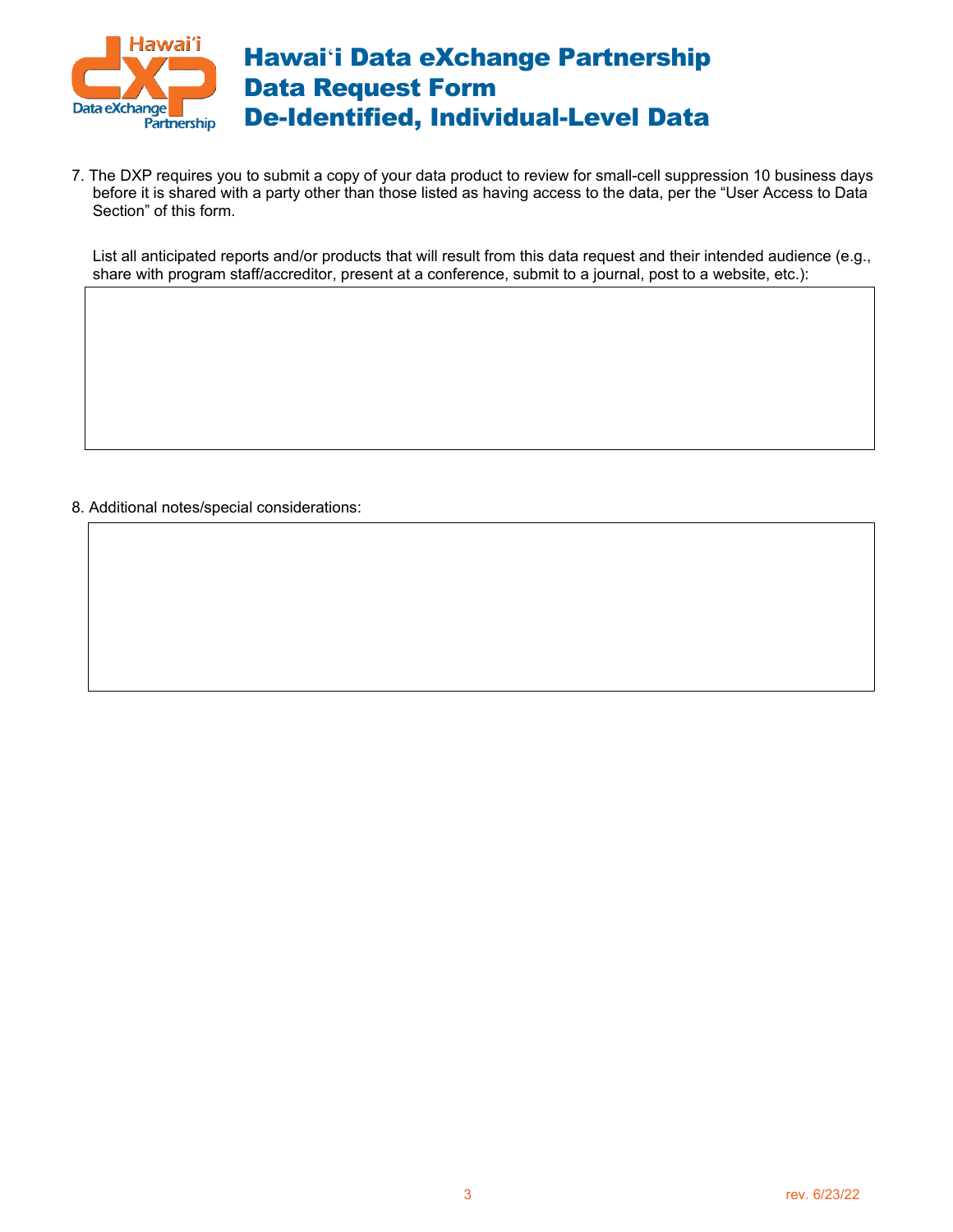

## **C. MANAGEMENT OF DATA**

#### **Electronic Data Handling: Transmission, Access, Protection, Destruction**

1. Once received and for the duration of my project, the data file(s) will be stored:

 $\Box$  On a server/computer at my organization\*

 $\Box$  On a personal server/computer

 $\Box$  On an encrypted mobile storage device

 $\Box$  Other:

*\*My organization's Information Technology staff may have role-based access to the server.*

2. I will be using the following protection mechanism(s) to secure the data/file(s):

□ Password-protected file / Encrypted file

 $\Box$  Secured access via authenticated accounts and passwords

 $\Box$  Computer and/or mobile storage kept in a locked, secured area only accessible by a small number of people

 $\Box$  Other:

3. The data/file(s) will be destroyed after my project completion date via the following method(s):

 $\Box$  Secure erase utility and/or process

 $\Box$  Secure physical destruction of the device

 $\Box$  Degaussing the device

 $\Box$  Other:

*Go to www.hawaii.edu/askus/706 and/o[r https://www.nist.gov/publications/nist-special-publication-800-88-revision-1-guidelines](https://www.nist.gov/publications/nist-special-publication-800-88-revision-1-guidelines-media-sanitization)[media-sanitization](https://www.nist.gov/publications/nist-special-publication-800-88-revision-1-guidelines-media-sanitization) for more information on securely deleting electronic information.*

#### **Paper Data Handling: Access, Protection, Destruction**

1. Once received and if any data is printed, I will use the following method(s) to store and protect the paper documents:

□ Locked file cabinet in a secured location

 $\Box$  Locked file cabinet in a shared office space (e.g., a departmental office area)

 $\Box$  Stored in a secure location (e.g., paper documents are not in a locked file cabinet)

 $\Box$  Not applicable; there will be no printed copies

Other:

2. Once received and if any data is printed, the paper documents will be destroyed after my projection completion date via the following method(s):

 $\Box$  Shredded using a cross-cut shredder or via a professional disposal service.

 $\Box$  Not applicable; there will be no printed copies

 $\Box$  Other: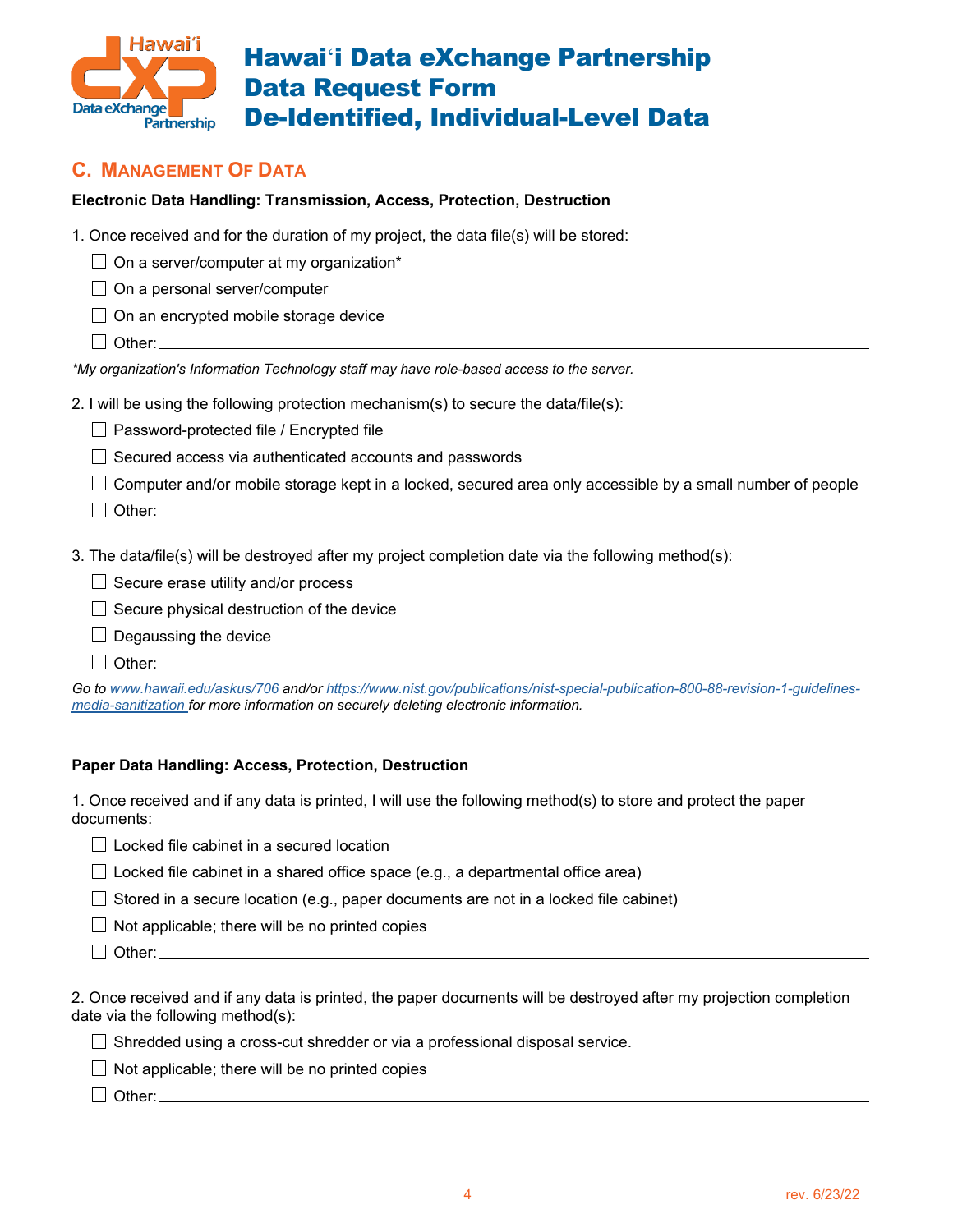

### **D. USER ACCESS TO DATA**

All individuals who will have access to the individual-level data received from the DXP, including access to any servers where the data will reside, as well as any electronic and paper files, shall understand and acknowledge the requirement to protect individual privacy and confidentiality, as evidenced in part by the completion of certain training modules indicated in the table below, as appropriate.

All data users must also complete and submit the Hawai'i DXP Confidentiality Agreement. (Downloadable at: [https://www.hawaiidxp.org/individual-level-requests/\)](https://www.hawaiidxp.org/individual-level-requests/)

I certify that it is within the professional roles and responsibilities of the individuals listed below to receive and hold the data. I certify that access to the data shall not be given to anyone other than these individuals.

|      |                       |              |       |       | Date Completed              |                            |
|------|-----------------------|--------------|-------|-------|-----------------------------|----------------------------|
| Name | <b>Position Title</b> | Organization | Email | Phone | FERPA Training <sup>1</sup> | CITI Training <sup>2</sup> |
|      |                       |              |       |       |                             |                            |
|      |                       |              |       |       |                             |                            |
|      |                       |              |       |       |                             |                            |
|      |                       |              |       |       |                             |                            |
|      |                       |              |       |       |                             |                            |
|      |                       |              |       |       |                             |                            |
|      |                       |              |       |       |                             |                            |
|      |                       |              |       |       |                             |                            |
|      |                       |              |       |       |                             |                            |
|      |                       |              |       |       |                             |                            |
|      |                       |              |       |       |                             |                            |
|      |                       |              |       |       |                             |                            |

<sup>1</sup> FERPA Training must be completed through either the following PTAC modules: 1) FERPA 101 For Local Education Agencies (for requests involving K-12 data) OR 2) FERPA 101 For Colleges & Universities (for non-K-12 requests). To take this training, go to: https://studentprivacy.ed.gov/content/online-training-modules

<sup>2</sup> The following courses must be completed: 1) Human Subjects Research – Non-Exempt Social & Behavioral Sciences Researchers and Key Personnel, and 2) Information Privacy & Security – Non-Exempt Social & Behavioral Sciences Researchers and Key Personnel IPS or equivalent (as determined by the DXP). To take this training, go to: [www.citiprogram.org](http://www.citiprogram.org/)